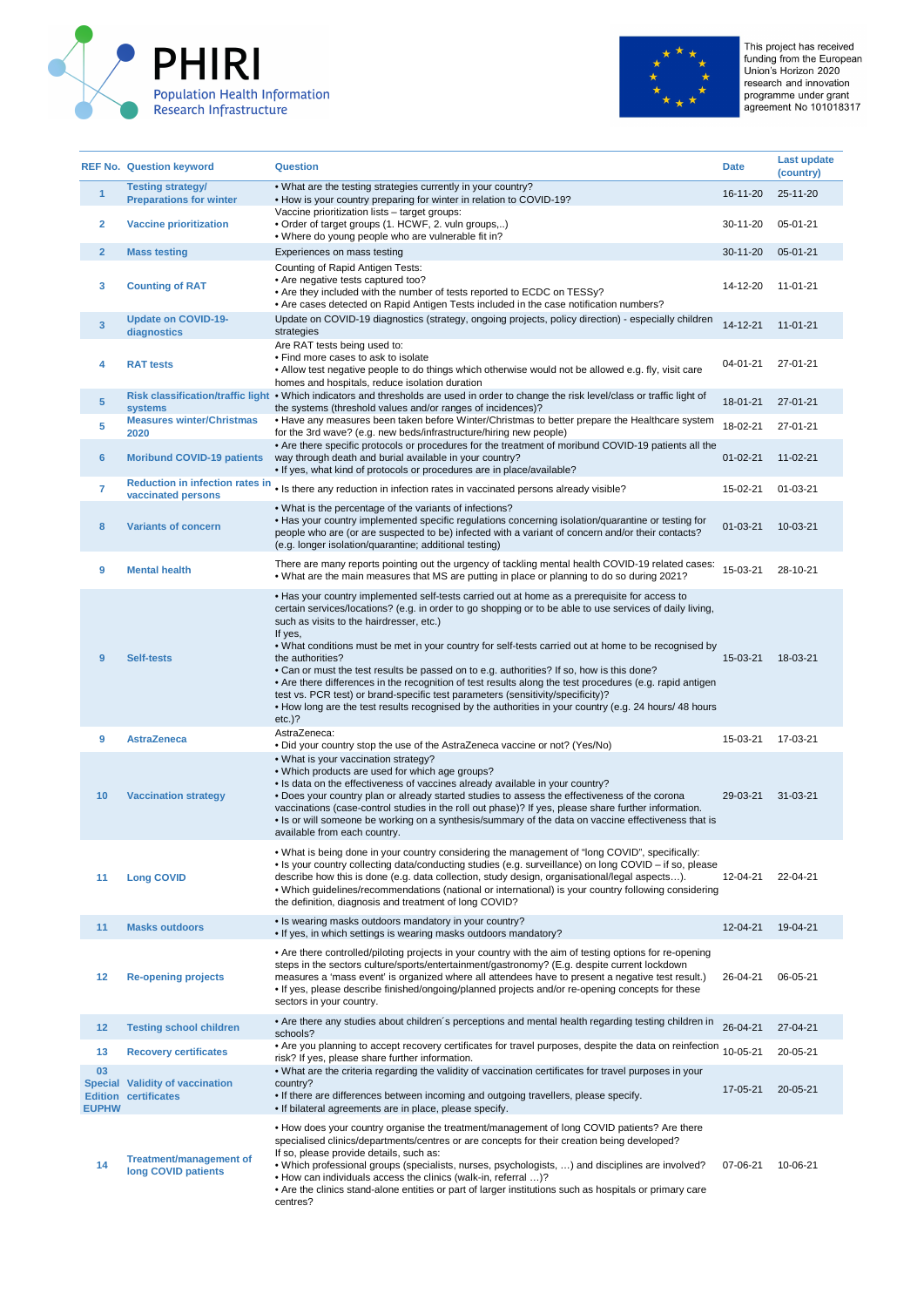| 15 | <b>Updates on travel certificates</b><br>in the countries                                                                                           | • Updates on travel certificates in the countries                                                                                                                                                                                                                                                                                                                                                                                                                                                                                                                                                                                                    | 21-06-21 | 24-06-21       |
|----|-----------------------------------------------------------------------------------------------------------------------------------------------------|------------------------------------------------------------------------------------------------------------------------------------------------------------------------------------------------------------------------------------------------------------------------------------------------------------------------------------------------------------------------------------------------------------------------------------------------------------------------------------------------------------------------------------------------------------------------------------------------------------------------------------------------------|----------|----------------|
| 16 | <b>Vaccination compliance</b>                                                                                                                       | . What is the COVID-19 vaccination rate in your country?<br>• What is the level of COVID-19 vaccination compliance in your country?<br>Are measures either in place or planned for enhancing public trust in COVID-19 vaccination?                                                                                                                                                                                                                                                                                                                                                                                                                   | 05-07-21 | 09-07-21       |
| 17 | <b>Delta variant</b>                                                                                                                                | • Has your country implemented new/adapted measures specifically to address the threat posed by<br>the spread of the Delta variant?<br>. Or are such measures planned?                                                                                                                                                                                                                                                                                                                                                                                                                                                                               | 02-08-21 | 05-08-21       |
| 18 | School start in autumn 2021<br>(with regard to delta,<br>recommendations for<br>adolescents to get<br>vaccinated, progress of<br>vaccination, etc.) | 1. Are you preparing/discussing specific measures/strategies for the start of schools in autumn<br>$(Y/N)$ ?<br>2. Which measures are in place / planned for schools in your country / region?<br>• Different rules apply for children <12 years and those >12 years: Y/N<br>· Split classes / alternate terms: Y/N<br>• Mandatory face-masks: Y/N<br>• Regular testing of school-kids: Y/N<br>• Regular testing of teachers/staff: Y/N<br>• Distance teaching/learning: Y/N<br>• Elumidifiers: Y/N<br>• Other:<br>3. In case schools have already opened after summer break: Do you see effects on incidence (rate<br>of infected persons) already? | 30-08-21 | $01 - 09 - 21$ |
| 18 | 3rd dose of vaccine                                                                                                                                 | . Which country is considering the third dose of vaccine?                                                                                                                                                                                                                                                                                                                                                                                                                                                                                                                                                                                            | 31-08-21 | 28-10-21       |
| 19 | <b>Vaccination hesitancy</b>                                                                                                                        | • Are there studies/surveys in your country aimed at identifying individual reasons for vaccine<br>hesitancy? (please also share links to international studies that you are aware of)<br>• Has your country taken specific actions to enhance people's willingness to get vaccinated? (e.g.<br>innovative/targeted communication approaches; reward-based nudging approaches)                                                                                                                                                                                                                                                                       | 13-09-21 | 28-10-21       |
| 20 | <b>Hospitalizations of</b><br>vaccinated/unvaccinated<br>persons                                                                                    | • Is there any data available in your country on the proportion of vaccinated/unvaccinated<br>hospitalized?<br>• Is there any data available in your country on the proportion of vaccinated/unvaccinated persons<br>who require treatment in ICUs?<br>• If yes, please share further information.                                                                                                                                                                                                                                                                                                                                                   | 27-09-21 | 28-10-21       |
| 21 | <b>Verification of vaccine</b><br>certificates                                                                                                      | • Is your country automatically accepting all vaccine certificates you accept for entry into the country<br>for domestic use too? (e.g. entry to restaurants etc)?<br>If yes, please specify in which sectors vaccine certificates are valid and how the certificates are<br>checked in specific sectors.<br>• If no, please indicate if and how entry for vaccinated individuals in specific sectors (e.g.<br>restaurants, museums, ) in your country is verified.                                                                                                                                                                                  | 11-10-21 | 28-10-21       |
| 22 | Tourism - payment policy /<br>testing policy                                                                                                        | . Who is or should be paying COVID-19-tests for tourists in your country?<br>• Does your country have a specific testing strategy for tourism in place? If yes, please share further 25-10-21<br>information.                                                                                                                                                                                                                                                                                                                                                                                                                                        |          | 27-10-21       |
| 23 | <b>Health of HCW</b>                                                                                                                                | • What kind of monitoring is your country doing to protect the health of Health of healthcare<br>workers?<br>• What factors are you looking at, when it comes to protection of HCW? (e.g. anxiety, depression,<br>$burnout, $ )<br>. Is data on the health of HCW collected routinely in your country?                                                                                                                                                                                                                                                                                                                                               | 08-11-21 | 10-11-21       |
| 24 | <b>Fake certificates</b>                                                                                                                            | • What is the state of play on fake certificates in your country?<br>• Is there information on the number of false certificates available in your country?<br>. Do you have information on whether fake vaccination certificates are purchased for domestic use 22-11-21<br>or cross-border travel?<br>• To what extend border control is aware of false certificates in your country?                                                                                                                                                                                                                                                               |          | 24-11-21       |
| 24 | <b>Measures Update</b>                                                                                                                              | Brief report of updated Non-Pharmaceutical Interventions / Measures                                                                                                                                                                                                                                                                                                                                                                                                                                                                                                                                                                                  | 22-11-21 | 22-11-21       |
| 25 | <b>COVID-19 vaccinations for</b><br>children                                                                                                        | In the light of the recent EMA decision:<br>. Do you currently have a specific vaccination strategy for children below 12 years? Yes/No<br>. If yes, please share further information.<br>· If yes, to what extent schools, school doctors and nurses will provide Covid-19 vaccinations for<br>children?                                                                                                                                                                                                                                                                                                                                            | 06-12-21 | 10-12-21       |
| 26 | <b>VOC</b> 'Omicron'                                                                                                                                | . What is the state of play regarding the recent VOC 'Omicron' in your country?<br>• Has your country implemented new/adapted measures specifically to address the threat posed by 21-12-21<br>the spread of the Omicron variant? (Or are such measures planned?)                                                                                                                                                                                                                                                                                                                                                                                    |          | 22-12-21       |
| 27 | <b>VOC 'Omicron' - Update</b>                                                                                                                       | • Are there any (further) containment measures (i.e. closure of businesses, closure of bars, closure<br>of schools/kindergardens, restrictions in private or public gatherings, wearing nose-mouth masks<br>indoor/outdoor) planned in your country?<br>. If yes, which measures? If not, please kindly explain reasons for not introducing any measures.<br>. If you are using risk classification systems to assess the current epidemiological risk in your<br>country/its regions ("traffic light" systems): have you made or are you planning to make changes to<br>them (indicators, thresholds)?                                              | 17-01-22 | 17-01-22       |
| 28 | Overview of current national<br>international duration of<br>"vaccination passes" /<br>"recovered passes"                                           | • What is the duration of your digital certificates / vaccination passes on a national or international<br>level (in case there is a difference)?<br>Please explain:<br>• if there is any difference between the vaccine given (i.e. AZ/ Pfizer/ Moderna/ J&J/ other)?<br>• if there is any difference when persons are boostered or not?                                                                                                                                                                                                                                                                                                            | 31-01-22 | 10-02-22       |
| 29 | <b>Long COVID management</b>                                                                                                                        | • Are there existing or planned processes for coordinated management of care for long COVID<br>patients in your country?<br>If yes, please describe/share:<br>. Tools for (differential) diagnosis / symptom screening for clinicians?<br>• Standardised treatment pathways for long COVID patients?<br>• Patient information material about long COVID?<br>• Registries of long COVID patients?                                                                                                                                                                                                                                                     | 14-02-22 | 17-02-22       |
| 30 | Long-term pandemic<br>monitoring and surveillance                                                                                                   | • Was the 'state-of-emergency' activated in your country when the pandemic hit, or other emergency<br>legislation set in place in order to set up a COVID-19 monitoring and surveillance system, including<br>regulations for data access and linkage of data sources? Did your constitution already include such<br>mechanisms before COVID-19?<br>• As a state of emergency or emergency decrees are temporary, what will happen to your COVID-<br>19 monitoring mechanism in the long run? Has a long-term strategy been developed to ensure the<br>continuity of surveillance of COVID-19 and research?                                          | 28-02-22 | 13-03-22       |